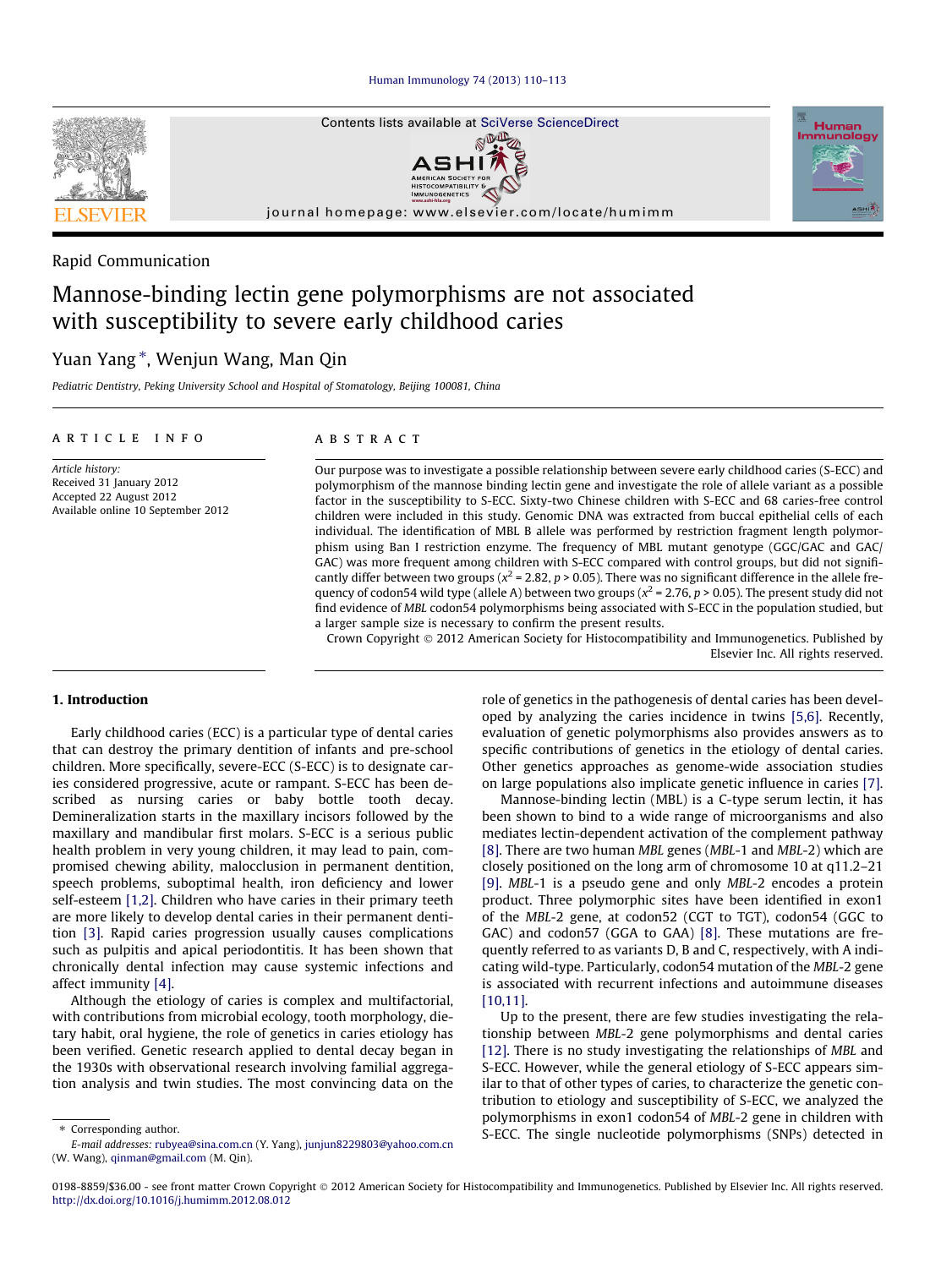patients was also evaluated in controls to compare genotypes and allele frequencies between the two groups.

## 2. Material and methods

# 2.1. Study participants

Subjects were recruited from the Department of Pediatric Dentistry at Peking University School and Hospital of Stomatology during September 2010 to August 2011. Eligible Chinese children from 1 to 5 years of age were included in this study. All individuals received an oral and dental examination performed by a single experienced examiner. Examination for dental caries was carried out using conventional dental chairs, artificial light, flat mirror and explorer. Caries experience was scored by the number of decayed, missing or filling tooth (dmft) according to WHO criteria [\[13\]](#page-2-0).

The disease of ECC has been defined as the presence of 1 or more decayed, missing (due to caries), or filled tooth surface in any primary tooth in a child 71 months of age or younger. In children younger than 3 years of age, any sign of smooth-surface caries is indicative of S-ECC. From ages 3–5, one or more cavitated, missing, or filled smooth surfaces in primary maxillary anterior teeth or dmft  $\geq 4$ (age 3),  $\geq 5$  (age 4), or  $\geq 6$  (age 5) surfaces constitutes S-ECC [\[14\].](#page-2-0) According to the dmft, the study subjects were divided into two groups: cases and controls. Cases were defined as children diagnosed with S-ECC, while controls were defined as children with no evidence of caries (including white-spot lesions) and no history of caries.

This study was approved by the Ethics Committee of Peking University Health Science Center and carried out according to the guidelines of the World Medical Association Declaration of Helsinki. Informed consent was obtained from all individuals and their parents.

#### 2.2. SNP analysis of MBL-2 gene codon 54

Genomic DNA was extracted from buccal epithelial cells. To obtain buccal epithelial cells, buccal swabs were placed in the patients' mouth and rotated against the inside of the cheek for approximately 20 rounds. Then, the swabs were dried at room temperature overnight, placed in the swab holder, and stored at)  $-20$  °C. Genomic DNA was extracted from buccal swabs of each individual with the use of a TIANamp Swab DNA mini kit (Tiangen, Beijing, China) according to the manufacturer's instructions.

Exon 1 of MBL-2 was identified by polymerase chain reaction (PCR) using the primers as described previously [\[15\]](#page-2-0). The sequences of the primers of were: 5'-AGGGCATGCTCGGTAAAT-3' (forward primer) and 5'-CTCATATCCCCAGGCAGTT-3' (reverse primer). Sample DNA was amplified in a  $25 \mu l$  volume containing 50 ng DNA, 0.5uM of each primer, GoTaq DNA Polymerase (Promega, Madison, WI, USA).). PCR conditions were an initial denature at 95 °C for 5 min, 35 cycles of denaturation at 95 °C for 45 s, annealing at 53.7 °C for 45sec, extension at 72 °C for 1 min, and a final elongation at 72 $\degree$ C for 5 min.

Genotyping of MBL-2 exon 1 was carried out by restriction digestion of the PCR products with restriction enzyme Ban I (NEB, Beverly, MA, USA) to identify codon 54 variants. According to the manufacture's instruction, the digestion reaction was performed in a 20  $\mu$ l volume at 37 °C for 2 h. After enzyme digestion, the genotypes were determined by electrophoresis on 3% agarose gel.

# 2.3. SNP analysis in control group

To compare genotypes and allele frequencies of MBL-2 between patients and controls, 68 control individuals were evaluated. Collection of buccal epithelial cells, extraction of genomic DNA, performance of PCR and genotyping of MBL-2 exon 1 were done as described earlier.

#### 2.4. Statistical analysis

Mean age (±SD) was calculated for the two groups. The statistical significance of the difference between the means was tested by unpaired Student's t-test. The difference of gender between two groups was compared with chi-square test.

Genotypes and allele frequencies in patients and controls were compared with chi-square tests. The results were considered statistically significant when p-values <0.05.

# 3. Results

Totally 140 children were included in this study, 70 children in each group respectively, but failed to extract genomic DNA from 10 buccal swabs samples. Finally, 62 children (33 boys and 29 girls) were designated as S-ECC, and 68 children (32 boys and 36 girls) as controls. The differences of gender and mean ages between two groups were not significant ( $p > 0.05$ ) (Table 1). Ninety-five percent of children with S-ECC had decayed or filled teeth more than six, and the mean dmft was 12.29.

The distribution of MBL-2 genotypes among the study groups is presented in [Fig. 1.](#page-2-0) The electrophoresis showed that the wild type GGC/GGC was cleaved into two bands (232 and 93 bp), while the homozygous mutant type GAC/GAC showed one band (325 bp), and heterozygous mutant GGC/GAC showed three bands (325, 232 and 93 bp).

The comparison of the MBL-2 codon54 genotype and allele frequencies between two groups is given in [Table 2](#page-2-0). In 62 S-ECC children, the frequency of MBL-2 mutant genotype GAC was increased compared with caries-free groups. However, the difference of the frequency of wild genotype GGC/GGC compared with mutant genotype (GGC/GAC and GAC/GAC) between the two groups was not significant ( $x^2$  = 2.82, p > 0.05). The frequency of codon54 (allele B) mutation was found 21% in S-ECC group and 13.2% in caries-free group. There was no significant difference in the allele frequency of codon54 wild type (allele A) between two groups  $(x^2 = 2.76, p > 0.05)$ . The results showed no association between the dental caries susceptibility and SNP s of MBL-2 gene in Chinese population.

#### 4. Discussion

ECC is one of the most common chronic childhood diseases. Like many medical and dental diseases, it depends on a complex interaction between the genetic structure of an individual and the superimposed environmental factors. To date, only a few specific genes have been associated with caries risk. Genes involved in enamel formation, including amelogenin (AMELX), ameloblastin (AMBN), and tuftelin (TUFT 1), have been associated with susceptibility or resistance to dental caries [\[16–18\]](#page-2-0). Human leukocyte anti-

| Table 1                                    |
|--------------------------------------------|
| Demographic characteristics of the sample. |

| Characteristics                | S-ECC                         | Controls          |
|--------------------------------|-------------------------------|-------------------|
| Number<br><b>Boys</b><br>Girls | 62<br>33<br>29<br>p > 0.05    | 68<br>32<br>36    |
| Age (months, mean $\pm$ SD)    | $42.61 \pm 10.19$<br>p > 0.05 | $42.99 \pm 10.04$ |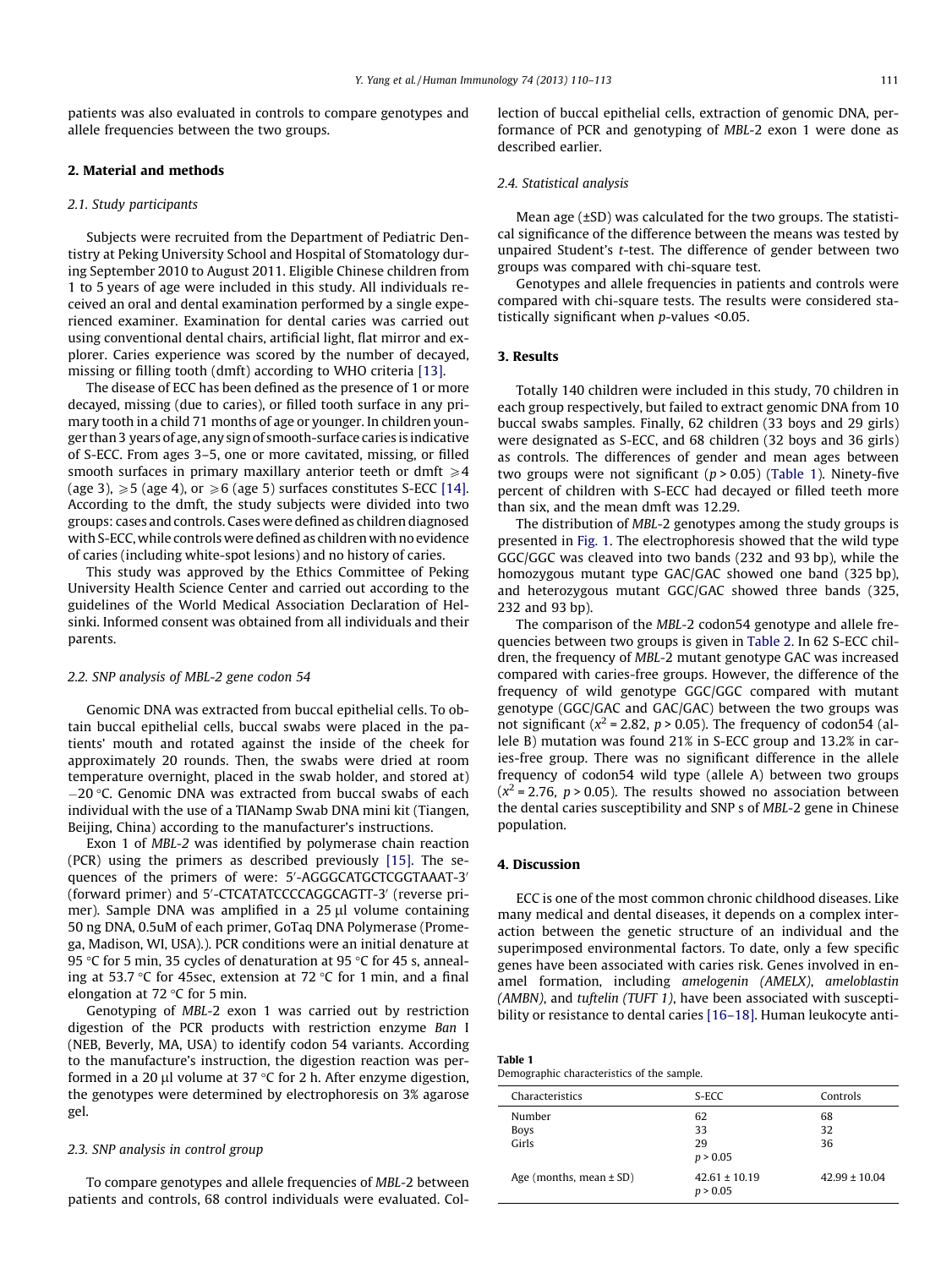<span id="page-2-0"></span>

Fig. 1. Agarose gel electrophoresis results of PCR-RFLP analysis of MBL-2 codon 54. M: molecular size marker; lane 1, 5: GGC/GAC heterozygote; lane 2, 4, 6, 7: GGC/ GGC homozygous; lane 3: GAC/GAC homozygous.

#### Table 2

Genotype and allele frequencies of MBL codon54 in patients with S-ECC and cariesfree controls.

| MBI.               | Cases            |      | Controls         |      | Chi-square test, | p     |  |  |
|--------------------|------------------|------|------------------|------|------------------|-------|--|--|
| codon54            | $\boldsymbol{n}$ | %    | $\boldsymbol{n}$ | %    | $x^2$            | value |  |  |
| Genotype frequence |                  |      |                  |      |                  |       |  |  |
| GGC/GGC            | 38               | 61.3 | 51               | 75.0 |                  |       |  |  |
| GGC/GAC            | 22               | 35.5 | 16               | 23.  | 2.82             | 0.093 |  |  |
| GAC/GAC            | 2                | 3.2  | 1                | 1.5  |                  |       |  |  |
| Total              | 62               | 100  | 68               | 100  |                  |       |  |  |
| Allele frequence   |                  |      |                  |      |                  |       |  |  |
| A                  | 98               | 79.0 | 118              | 86.8 |                  |       |  |  |
| B                  | 26               | 21.0 | 18               | 13.2 | 2.76             | 0.097 |  |  |
| Total              | 124              | 100  | 136              | 100  |                  |       |  |  |
|                    |                  |      |                  |      |                  |       |  |  |

gen allele (HLA-DRB1) was found significant association with the susceptibility to ECC [\[19\]](#page-3-0). Polymorphisms in the MBL-2 gene were analyzed in Turkish children, but did not find significant differences between caries-free and children with carious teeth [12].

MBL-2 gene contains four exons. Exon 1 encodes the signal peptide, a cysteine-rich region and part of the glycine-rich collagenous region. Exon 2 encodes the remainder of the collagenous region, Exon 3 encodes a helical coil structure, and Exon 4 encodes the carbohydrate-recognition domain [\[20\]](#page-3-0). MBL is an important constituent of the innate immune system and one of the proteins of the complement system [\[21\].](#page-3-0) MBL plays a critical role in the immune response in early childhood before specific immune protection develops [\[22\].](#page-3-0) There are increasing evidences that MBL has a complex role in many diseases. Several studies have related MBL-2 gene codon54 mutation to recurrent infections, progression of chronic viral diseases, acquired immunodeficiency syndrome and autoimmune diseases [10,11,23].

S-ECC is rampant caries affecting the primary dentition of young children. Might there be a link between mannose-binding lectin polymorphism and S-ECC? Our hypothesis was that: firstly, MBL has been shown to bind to a wide range of micro-organisms. It primarily recognizes and binds to specific sugar groups that are displayed on the surface of microorganisms. It has been reported that Staphylococcus aureus and beta-hemolytic group A streptococci have strong MBL-binding capacity [\[24\]](#page-3-0). Recent studies showed that MBL-2 gene mutation at codon 54 was related to Behcet's disease, and MBL gene mutation may lead to susceptibility to streptococcal bacterial infections such as tonsillitis and dental caries in patients with Behcet's disease [\[23\]](#page-3-0). Like other types of Caries, ECC is a bacterial infectious disease, the key bacteria associated with ECC is recognized as mutans streptococci (MS). Mutations of MBL may result poor binding to the antigenic peptides of the MS, and the variations in immune responses against microorganisms may influence children's susceptibility to ECC. Secondly, MBL play an important role in humans between 6 and 18 months of age when the adaptive system is still immature. In children with ECC, MS can be found as early as 12 months of age. At this age children did not have so much contact with environmental factors related with the development of dental decay. This may cause a better possibility to detect the genetic factors related with dental decay. MBL protein may play a role in the early onset of ECC.

In this preliminary study, we investigated the relationship between MBL-2 gene polymorphism and children with severe early onset caries. The frequencies of three polymorphic sites in the MBL-2 gene vary between different ethnic groups. Mutant alleles at codon54 are more common in Caucasian populations, Eskimos and Chinese with gene frequencies ranging from 0.11 to 0.17. The mutant allele 57 is found only in populations of African origin. The mutation in codon52 is the least common structural mutation and is present in white and Caucasian populations [\[25\].](#page-3-0) In our study, MBL-2 gene codon 57 and codon 52 rare alleles were not detected, these genotypes seem to be absent or extremely rare in Chinese population. In this respect, the data of this study were analyzed only for the MBL-2 codon 54 genotype distributions and rate of allele carriage of the study groups.

In this study, the frequency of MBL-2 A/B genotype was higher among children with S-ECC compared with caries-free children, but the difference was found statistically insignificant. However, ECC is a complex and multifactorial disease, functions of other genes and environmental factors could not be excluded in our patients. To the best of our knowledge, this is the first reported study on the possible association between MBL gene polymorphism and S-ECC. However, our study has some limitations. We did not consider other environmental factors. Moreover, numbers of experiments and controls were not perfectly matched. Considering the relative low number of subjects of the present study, further research is needed to investigate the etiology of S-ECC.

#### References

- [1] Acs G, Lodolini G, Kaminsky S, Cisneros GJ. Effect of nursing caries on body weight in a pediatric population. Pediatr Dent 1992;14(5):302–5.
- [2] Clarke M, Locker D, Berall G, Pencharz P, Kenny DJ, Judd P. Malnourishment in a population of young children with severe early childhood caries. Pediatr Dent 2006;28(3):254–9.
- [3] Peretz B, Ram D, Azo E, Efrat Y. Preschool caries as an indicator of future caries: a longitudinal study. Pediatr Dent 2003;25(2):114–8.
- [4] Meurman JH. Dental infections and general health. Quintessence Int 1997;28:807–11.
- [5] Bretz WA, Corby PM, Melo MR, Coelho MQ, Costa SM, Robinson M, et al. Heritability estimates for dental caries and sucrose sweetness preference. Arch Oral Biol 2006;51:1156–60.
- [6] Conry JP, Messer LB, Boraas JC, Aeppli DP, Bouchard TJJ. Dental caries and treatment characteristics in human twins reared apart. Arch Oral Biol 1992;38:937–43.
- [7] Vieira AR, Marazita ML, Goldstein-McHenry T. Genome-wide scan finds suggestive caries loci. J Dent Res 2008;87:435–9.
- [8] Kilpatrick DC. Mannan-binding lectin: clinical significance and applications. Biochim Biophys Acta 2002;1572:401–13.
- [9] Hansen S, Holmskov U. Structural aspects of collectins and receptors for collectins. Immunobiology 1998;199:165–89.
- [10] Mok MY, Ip WK, Lau CS, Lo Y, Wong WH, Lau YL. Mannose binding lectin and susceptibility to infection in Chinese children with systemic lupus erythematosus. J Rheumatol 2007;34:1270–6.
- [11] Tsutsumi A, Takahashi R, Sumida T. Mannose binding lectin: genetics and autoimmune disease. Autoimmun Rev 2005;4:364–72.
- [12] Pehlivan S, Koturoglu G, Ozkinay F, Alpoz AR, Sipahi M, Pehlivan M. Might there be a link between mannose-binding lectin polymorphism and dental caries? Mol Immunol 2005;42:1125–7.
- [13] World Health Organization, Oral health surveys basic methods. Geneva: WHO; 1997.
- [14] AAPD Aerican Academy of Pediatric Dentistry. Reference manual, policy on ECC classification and preventive, strategies. 2010–2011, vol. 32, p. 41–44.
- [15] Jia TJ, Li P, Zhang SM, Ji JJ, Zhao TJ. Correlation between point mutation frequency of MB L coding gene exon 1 and MB L plasma concentration in Chinese Hans and Mongolia people. Chin J Microbiol Immunol 2004;24(2):115–9.
- [16] Deeley K, Letra A, Rose EK, Brandon CA, Resick JM, Marazita ML, et al. Possible association of amelogenin to high caries experience in a Guatemalan-Mayan population. Caries Res 2008;42:8–13.
- [17] Slayton RL, Cooper ME, Marazita ML. Tuftelin, mutans streptococci, and dental caries susceptibility. J Dent Res 2005;84:711–4.